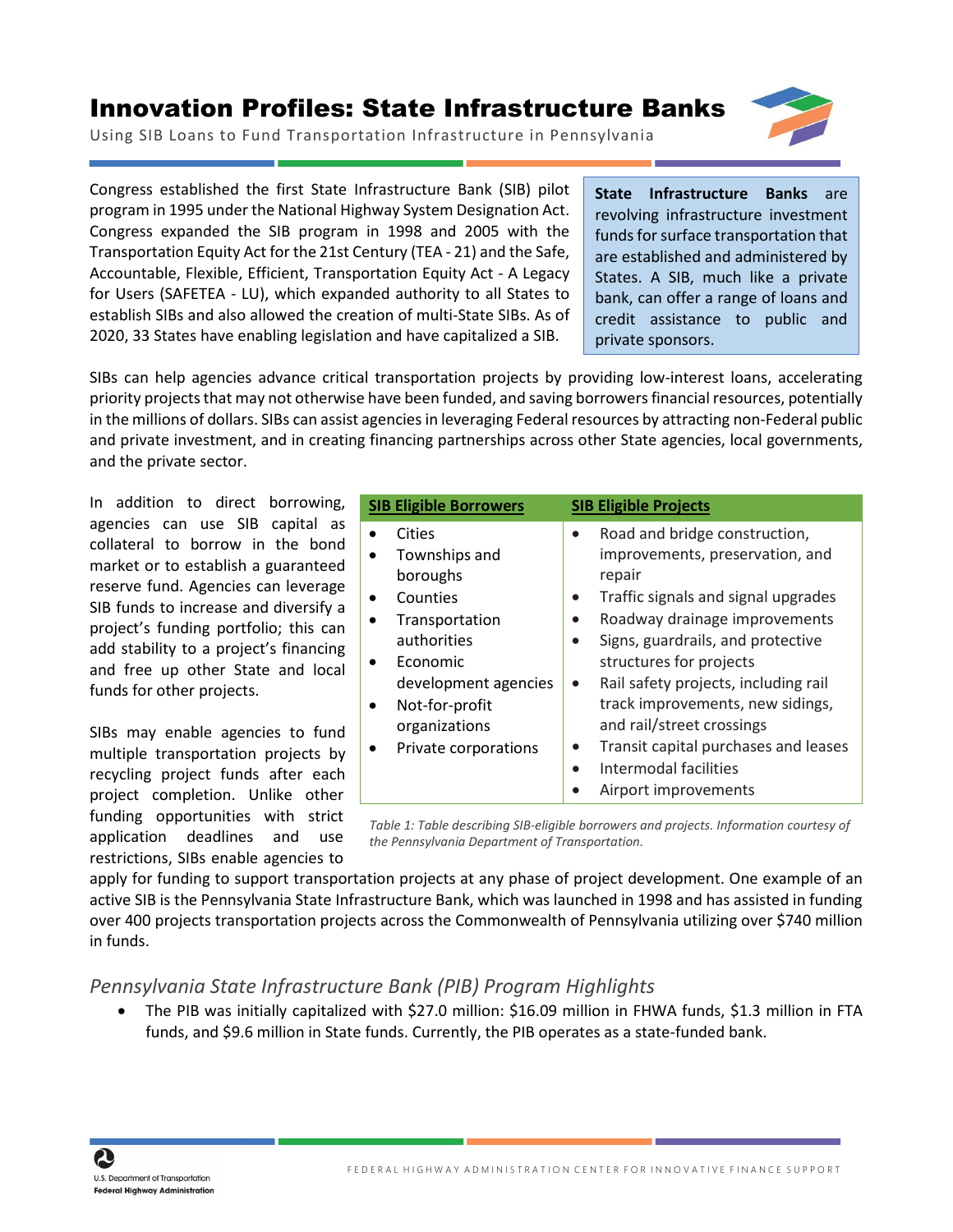- The PIB is comprised of four distinct accounts: aviation, highway/bridge, rail freight, and transit. Improving local bridges has been one of the most popular uses of the program.
- The PIB has created many financing partnerships with other State agencies, local governments, and the private sector. State partners have included the Department of Community & Economic Development, PENNVEST, and the Department of Conservation & Natural Resources. Several loans have involved public-private



*Figure 1: Pie chart illustrating the breakdown of PIB projects costs between total loaned and leveraged funds. Created by U.S. DOT.* 

partnerships in both the leveraging and repayment of loans.

## Project Financing

The PIB, managed by the Pennsylvania Department of Transportation (PennDOT), gives their borrowers the capacity to increase efficient use of their transportation funds. Many projects receiving PIB loans emerge from PennDOT's existing transportation planning and programming process. It can be advantageous for agencies to use existing planning documents, like long-range plans, to identify projects eligible for innovative financing. This may help agencies make strategic financial planning decisions by proactively identifying funding mechanisms for future projects. Projects include:



*Figure 2: Photograph of an overgrown sidewalk in Sharon, PA. Image courtesy of The Herald, Sharon, PA.* 

**Neighborhood Revitalization Project Phase II in City of Sharon, Mercer County:** This project exemplifies the role a SIB loan can play in providing funding to an already in-progress project. The City of Sharon in Mercer County first began this project in 2018 to invest in vital repairs and improvements to sidewalks across the city, particularly to improve access to and from residential areas through commercial corridors. Current sidewalk conditions were dangerous to pedestrians and lacked Americans with Disabilities Act (ADA) compliant cutouts for handicapped access. Replacing the sidewalks and curbs and to complete road resurfacing on a single street could cost the City upwards of \$1.7 million. The City of Sharon applied for a \$285,000 PIB loan to fill a gap in existing State and local project funding,

which enabled the City to complete the project on time and on budget.

**Loganville Bypass in York County:** This project is another example of SIB funds sparking innovation by leveraging both private developer and local government funds. The new two-mile bypass replaced and relocated a narrow and winding section of PA 214 and improved access to Springfield Township's planned growth area. The developer, Springfield Township, and Loganville Borough financed preconstruction activities. Construction was funded through a \$1.1 million PIB loan and \$3 million of Transportation Improvement Program funds.

## Challenges and Lessons Learned

• **SIBs provide agencies with the financial flexibility to plan for long-term projects and to prioritize local funding for projects ineligible for Federal or State assistance.** Securing required funding for transportation projects can be the most difficult action needed to get a project into production. For local agencies, this can result in multi-year delays in needed infrastructure project improvements to generate the funds for a required local match; this can inhibit their ability both to address vital as-needed improvements and to create reliable strategic plans. Using a SIB can help agencies deliver infrastructure